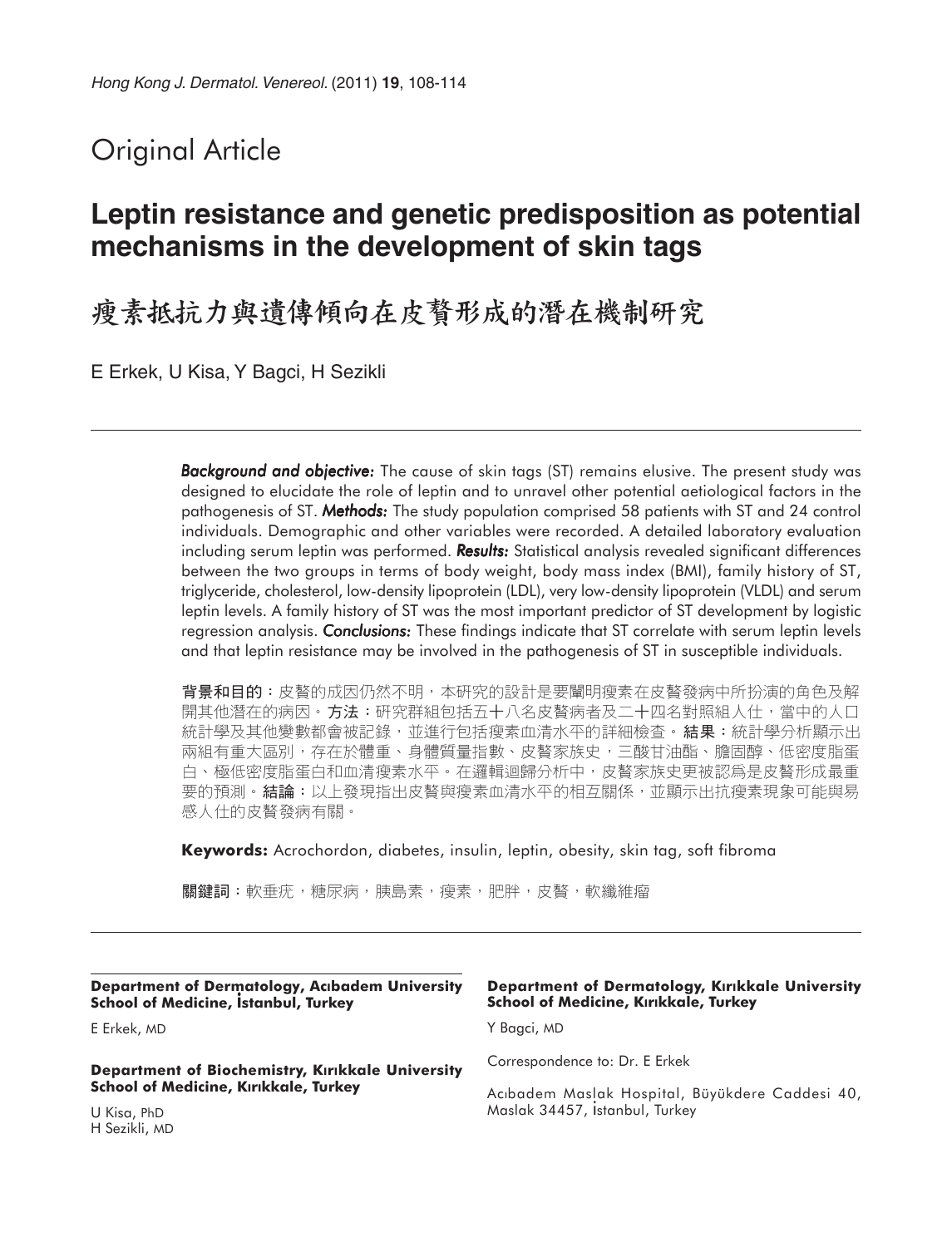### **Introduction**

Skin tags (ST) are benign connective tissue tumours of the dermis that present as soft, flesh to brown coloured, pedunculated or sessile protrusions on the flexures of middle aged and elderly patients.1-4 They are quite common and develop in 25% of the population.<sup>5</sup> Biopsy reveals a papillomatous acanthotic epidermis overlying a loose fibrous tissue similar to that of the papillary dermis.4 The cause of skin tags is unknown, although aging, obesity, insulin resistance, colonic polyposis, human papilloma virus (HPV) infection, pregnancy, menopause, acromegaly, excess of prolactin and genetic susceptibility have been proposed as potential aetiological or associated factors.<sup>1,5-7</sup>

Leptin is an adipocyte-derived hormone, that regulates food intake, energy expenditure and body weight by acting on the hypothalamus.<sup>8-12</sup> It is a product of the ob (obese) gene and exerts biological effects through the leptin receptor (ob-R), the product of the db gene. $8,9,13,14$  It has been shown that the cells residing in epidermis and dermis possess leptin receptors<sup>10,14</sup> and that leptin has the ability to stimulate growth and proliferation of epidermal and dermal cells.<sup>15-17</sup>

#### **Patients and methods**

The study population consisted of 58 consecutive patients with ST diagnosed at the Dermatology Department of Kirikkale University Faculty of Medicine, Kirikkale, Turkey. Diagnosis of ST was based on typical clinical appearance and distribution. In equivocal cases a biopsy, obtained by scissor excision, has been sent for histological confirmation.

Twenty-four individuals were assigned as the control group. Two of these individuals were the medical personnel of our hospital, five were their relatives and 17 were dermatology outpatients without history or physical evidence of ST.

All patient and controls were questioned for applicable demographic and disease-associated variables as follows: age, sex, weight, height, duration of ST, history of diabetes mellitus (DM) and family history of ST. For each patient, the quantity and distribution of ST was recorded. The body mass index (BMI) was calculated as weight/ (height)2. A detailed laboratory work-up consisting of fasting blood glucose, HbA1c, insulin, basal cortisol, free triiodothyronine (fT3), free thyroxine (fT4), thyroid stimulating hormone (TSH), triglyceride, cholesterol, low-density lipoprotein (LDL), very low-density lipoprotein (VLDL), highdensity lipoprotein (HDL), apo A, apo B and, lipoprotein A was performed in both groups.

Five millilitres of venous blood was drawn from patients and controls to EDTA-coated tubes and immediately centrifuged. Serum samples were frozen and stored at -70°C. Serum leptin levels were determined by using a commercial solid phase enzyme-amplified sensitivity immunoassay kit (BioSource Europe S.A., Nivelles, Belgium) and test procedures were performed according to the manufacturer's instructions.

Statistical analysis was performed on personal computer by using SPSS 11.5 software (SPSS Inc., Chicago, IL). Student's T test and Mann Whitney U-test were utilized for comparison of numerical variables. Chi-square and when convenient, Fisher's exact test, were used for comparison of categorical data. Pearson correlation coefficient, linear regression stepwise and logistic regression tests were employed for correlation analysis. A p value of  $\alpha \leq 0.05$  was considered as significant.

#### **Results**

The study group comprised 58 patients with ST (36 females, 22 males) with a mean age of 45.67±9.42 and an age range of 24-67 years. BMI values were <25 in 7 (12.1%) patients (normal weight), between 25-30 in 21 (36.2%)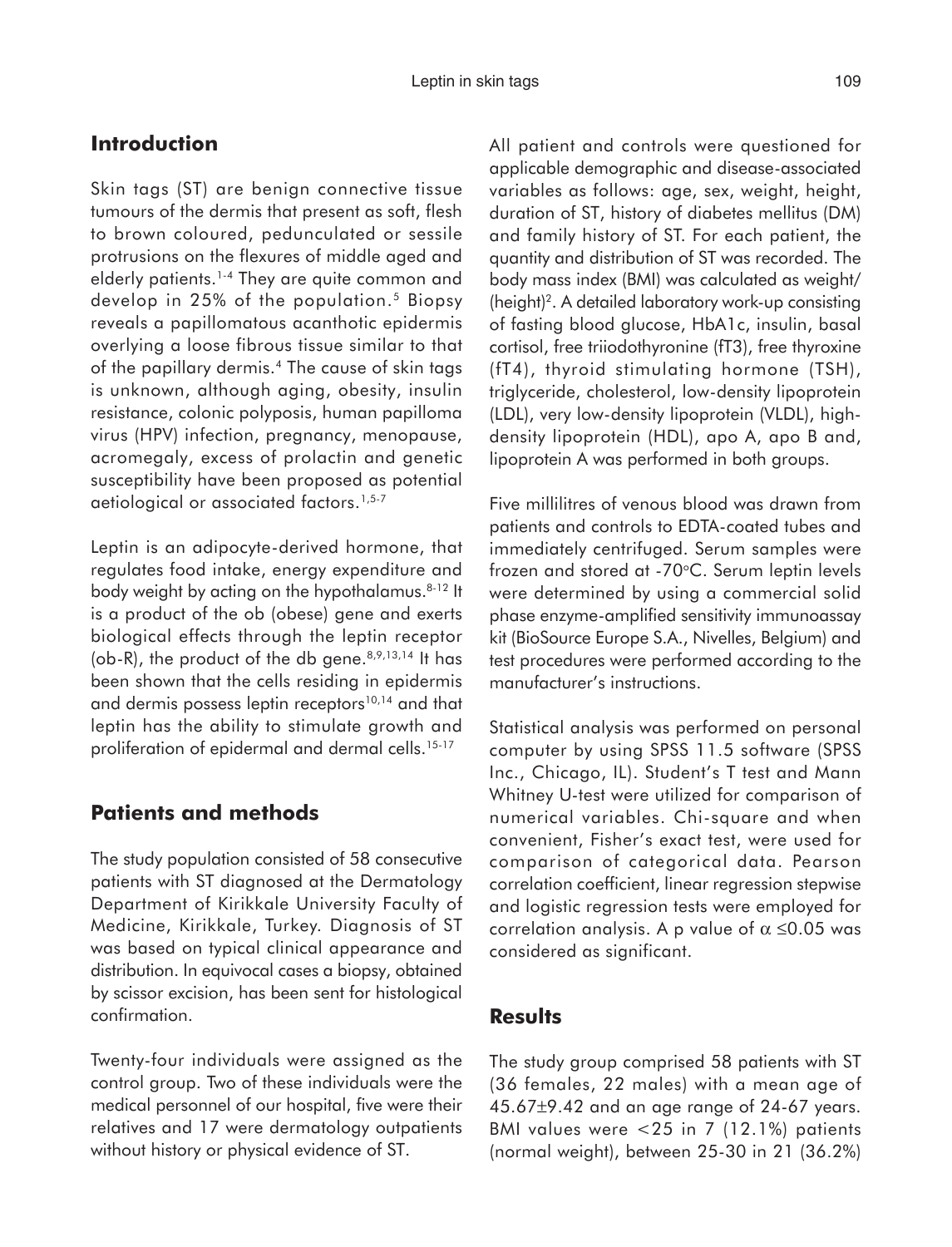patients (overweight) and >30 in 30 (51.7%) patients (obese). Twelve (20.7%) patients had previous or recent diagnosis of DM. Nine of these patients had type II DM; the type of DM was not specified in 3 patients. Except for one patient receiving insulin, five of these patients were using oral antidiabetic medications at the time of the study. A positive family history of ST was obtained from 38 (65.5%) patients. The duration of ST ranged from 1 to 28 years (mean 7.91±6.03 years) and the number of ST per patient varied between two and 32 (mean 11.88±7.95). Fasting serum glucose values were abnormal in 15 patients (25.9%); of these 6 (40%) had no history of DM. Only four patients (6.9%) had high insulin levels.

The control group consisted of 24 individuals (17 females, 7 males) with a mean age of 36.46±11.75 years (range 18-58). BMI values were <25 in 12 (50%) patients, between 25-30 in 7 (29.2%) patients and >30 in 5 (20.8%) patients. Five (20.8%) control subjects had a past or recent diagnosis of DM. Except for one control diagnosed 20 years ago as type I DM, the remaining four subjects had type II DM. Two of the controls were using oral antidiabetic medications and the subject with type I DM was receiving insulin injections. A family history of ST was present in four (16.7%) subjects. Fasting serum glucose values were abnormal in three individuals (12.5%); of these two (66.7%) had no history of DM. Only two subjects (8.4%) had high insulin levels (Figure 1).

Statistical analysis revealed significant differences between patient and control groups in terms of weight (t=4.071; p=0.0001), BMI (t=4.182;  $p=0.0001$ ), family history of ST ( $x^2=16.214$ ; p=0.0001), triglyceride (t=2.253; p=0.027), cholesterol (t=2.272; p=0.026), LDL  $(t=2.291; p=0.025)$ , VLDL  $(t=2.253; p=0.027)$ and leptin (t=3.047; p=0.003) levels (Table 1).



**Figure 1.** Comparison of patient and control groups for selected demographic and numerical variables.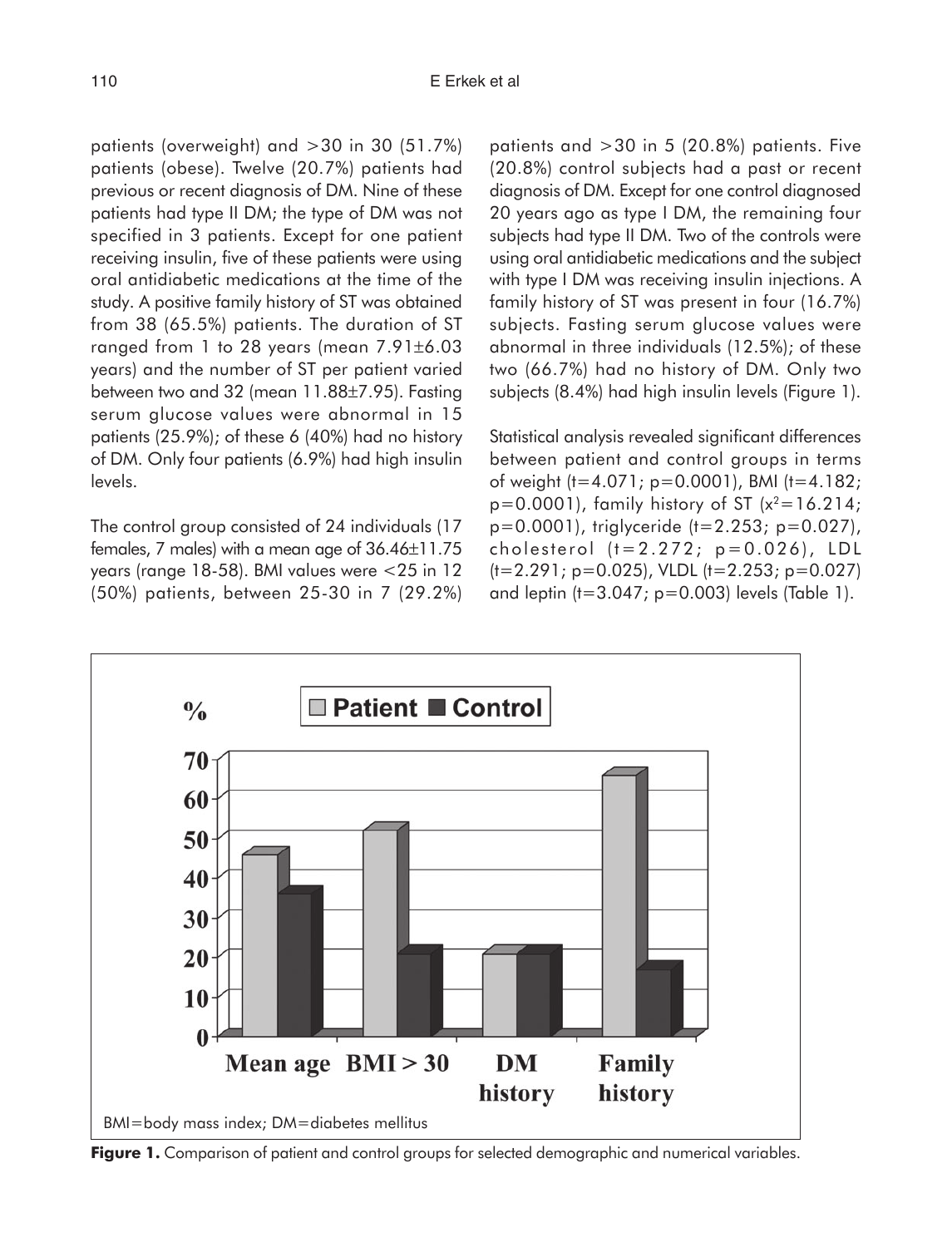|                         | <b>Patient Group Mean±SD</b> | <b>Control Group Mean±SD</b> | P value   |
|-------------------------|------------------------------|------------------------------|-----------|
| Weight (kg)             | 83.8793±15.4410              | 69.3958±12.5082              | $0.0001*$ |
| BMI $(kg/m2)$           | 31.3084±5.6186               | 25.7000±5.2875               | $0.0001*$ |
| Fasting glucose (mg/dl) | 105.8448±32.2190             | 92.8333±21.8267              | 0.074     |
| Insulin (vU/ml)         | 13.2572±7.6563               | 25.9471±7.87364              | 0.430     |
| $fT3$ (pg/ml)           | 3.4794±0.8100                | 3.3800±0.4434                | 0.591     |
| Triglyceride (mg/dl)    | 186.1034±103.4441            | 130.7500±95.5853             | $0.027*$  |
| Cholesterol (mg/dl)     | 197.5345±41.2337             | 176.1250±32.1130             | $0.026*$  |
| $LDL$ (mg/dl)           | 118.8103±29.2368             | 102.1667±31.5714             | $0.025*$  |
| VLDL (mg/dl)            | 37.2207±20.6886              | 26.1500±19.1171              | $0.027*$  |
| Serum leptin (ng/dl)    | 12.2929±14.7721              | $5.5462 \pm 5.230$           | $0.003*$  |

**Table 1.** Comparison of patient and control groups for selected demographic and numerical variables.

BMI=body mass index; fT3=free triiodothyronine; LDL=low-density lipoprotein; VLDL=very low-density lipoprotein

\* Statistically significant.

For the patient group, leptin levels correlated positively with BMI  $(r=0.482; p=0.0001)$ , number of ST ( $r=0.620$ ;  $p=0.0001$ ), duration of ST (r=0.402; p=0.002) and correlated negatively with free T3 ( $r = -0.390$ ;  $p = 0.03$ ) levels. Linear regression stepwise analysis revealed that BMI was the sole significant predictor of serum leptin level in patients  $(r^2=0.52; f=31.724; p=0.0001)$ , controls  $(r^2=0.186; f=5.028; p=0.035)$  and in combined patient + control cohort ( $r^2$ =0.36;  $f=44.996$ ; p=0.0001).

Logistic regression analysis revealed that a family history of ST was the sole significant predictor for developing ST  $(β=2.377; p=0.001)$ .

### **Discussion**

ST have been consistently associated with DM and multiple ST have been proposed to serve as cutaneous markers for patients at risk of noninsulin-dependent DM.1,3,4,18,19 According to previous studies, 26.3-62.8% of patients with ST have overt diabetes.<sup>1,3</sup> In the present study, the prevalence of DM in patient and control groups was 20.7% and 20.8% respectively. Statistical analysis revealed no significant differences between the two groups in terms of history of DM, fasting blood glucose and HbA1c levels. These findings contradict those of pertinent previous studies, which implicated derangement in carbohydrate metabolism as a conceivable mechanism in ST development. It has been suggested that ST correlate with fasting circulating insulin levels, rather than fasting glucose levels.<sup>19</sup> A paradigm of insulin resistance has been hypothesized; i.e. fibroblast proliferation in ST has been attributed to hyperinsulinemia through activation of epidermal growth factor (EGF) receptors and/or insulin-like growth factor-1 (IGF-I) receptors.4 Both ST and its frequent companion acanthosis nigricans have been ascribed to insulin or IGF-I-mediated epidermal hyperproliferation.5,19 In our study, insulin levels did not significantly differ between patient and control groups, casting doubt on the contribution of insulin to ST development.

Obesity is considered as another risk factor for the development of ST.<sup>5</sup> The number of ST have been reported to correlate with weight<sup>6</sup> and obesity prevalence in patients with ST was estimated as 28.7%.3,18 In our study, not only obesity prevalence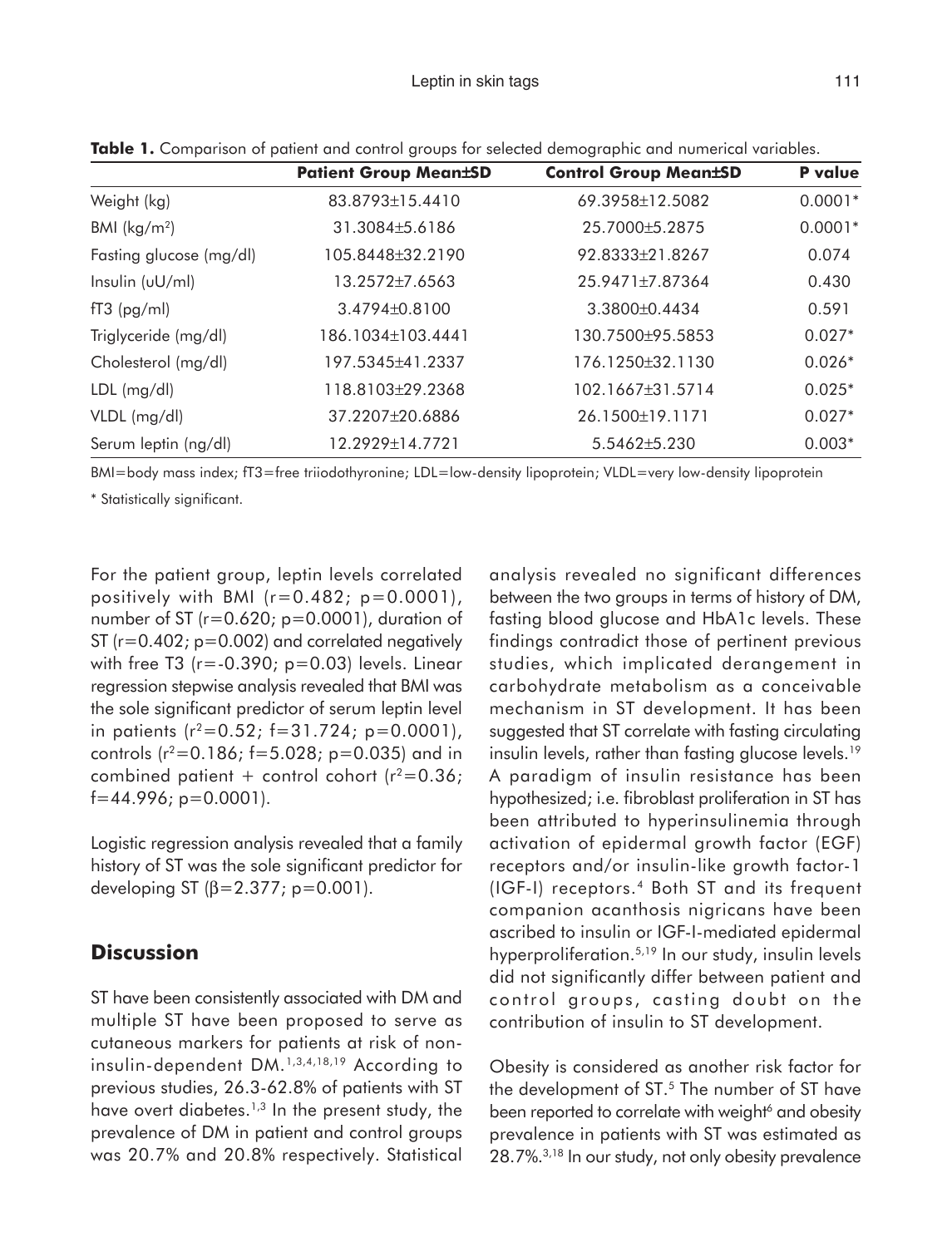(51.7% vs. 20.8%), but weight and BMI values were significantly higher in patient group as compared with the control group. Obesity is associated with high circulating insulin concentration and insulin resistance at the receptor level.4,19 Moreover, obesity is coupled to elevated serum free leptin concentration, enhanced leptin mRNA expression, and low leptin sensitivity.<sup>8-13,16</sup> As our study revealed no significant difference in insulin levels of patients with ST and controls, we speculate that leptin is the culprit linking obesity and ST development.

Leptin is synthesized and secreted by peripheral and visceral adipose tissue.<sup>8,11,13</sup> Adipocyte cell size is the main determinant of leptin production, i.e. serum leptin level indicates the amount of adipose tissue in the body.<sup>12,13</sup> As can be anticipated, circulating leptin levels correlate with body weight and BMI.11,13,20 The present study showed that BMI was the sole predictor of leptin levels with a positive predictive value of 52% in patients with ST. Human obesity is frequently associated with elevated serum free leptin levels and leptin resistance appears to be involved in its pathogenesis.11-13 Since leptin has a glucose- and insulin-lowering effect on the whole body level *in vivo*, resistance for this effect could indirectly induce a state of insulin resistance.<sup>21</sup> Apart from such metabolic consequences, leptin resistance may have negative effects on several organ systems, including the skin.

Leptin is structurally related to growth hormone and could play a paracrine role in proliferation, differentiation, growth, and apoptosis of epithelial cells.15-17 In vitro studies clearly demonstrated that leptin could trigger keratinocyte proliferation, similar to the most potent keratinocyte mitogens EGF and keratinocyte growth factor.<sup>10,15,17</sup> It has been shown that leptin acts as an angiogenic factor and that fibroblasts and keratinocytes express leptin receptors.<sup>22</sup>

The medical literature encloses a few studies linking leptin and ST development. In a study by Gorpelioglu et al,<sup>23</sup> there was no difference between serum leptin levels of 58 patients with ST and 31 healthy BMI-matched controls. The authors concluded that leptin may not be involved in the pathogenesis of ST. El Safoury et al<sup>22</sup> demonstrated significant increase in tissue leptin levels in lesional skin of 15 non-diabetic patients, as compared with the non-lesional control skin. Although the authors did not evaluate serum leptin levels, their study provides the only evidence for a role of leptin in ST, prior to ours. In the present study, serum free leptin levels were significantly higher in patients with ST as compared with controls. Furthermore, leptin levels correlated with both the number and duration of ST. These findings may allude to leptin resistance, as a novel mechanism in the development of ST. According to this hypothesis, excess leptin may bind to insulin-like growth factor receptors or to growth hormone-binding proteins in the dermis and epidermis. Through insulin-like effects, it may stimulate the growth and proliferation of dermal and epidermal constituents. As a result, leptin overproduction may potentially contribute to the formation of ST and related disorders such as acanthosis nigricans. It is fascinating that Yazici et al<sup>17</sup> advocate a mechanism of leptin resistance, rather than insulin resistance, in the pathogenesis of acanthosis nigricans.

It is believed that thyroid axis may regulate the secretion and metabolism of leptin and that circulating leptin in turn may modify TSH and hence thyroid hormone levels. Some studies demonstrated higher leptin levels in hypothyroid patients in contrast to lower leptin levels in hyperthyroid states.<sup>24,25</sup> It has been reported that serum leptin levels positively correlate with TSH levels,<sup>22</sup> or negatively correlate with free thyroxine levels.26 In our study, serum leptin levels in patients with ST negatively correlated with circulating free thyroxine levels, but not with circulating TSH. However, since there was no significant difference between patient and control groups in terms of fT3, fT4 and TSH levels, the authors doubt that thyroid hormones are relevant to ST pathogenesis.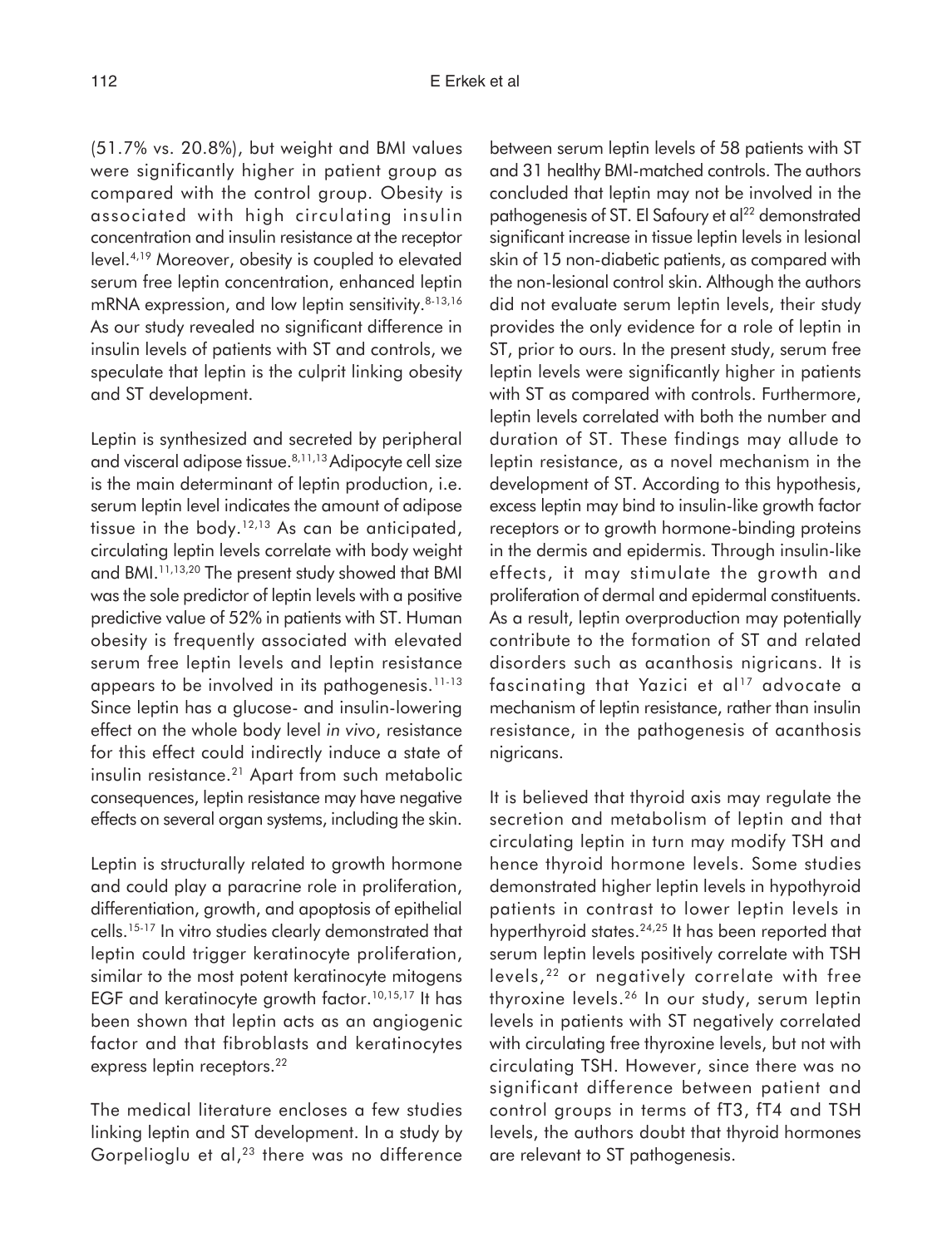In our study, a family history of ST was present in 65.5% versus 16.7% of patient and control groups respectively. Moreover, a family history of ST was the singular significant predictor of developing ST by logistic regression analysis. These findings suggest that genetic predisposition undeniably contributes to ST development and/or progression. However, because of incomplete penetrance and variable phenotypic expressivity, the disorder is presumably multifactorial with participation of both genetic and endogeneous factors. The magnitude of contribution to ST development and/ or propagation by each of these factors merits further investigations.

Our study has several limitations. First, ST is a frequent disorder and the statistical conclusions in this report were potentially biased by the relatively small cohort of patient and controls. Second, the sole criterion for selection of control group was the absence of history or physical evidence of ST. Thus, patient and control groups were unmatched for age, sex, weight, BMI or sample size. Finally, subjective underestimation or overestimation of duration of ST by patients or family history of ST by patients and controls might represent another limitation. Nevertheless, this study may be viewed as a preliminary one.

In conclusion, our findings indicate that ST correlates with serum leptin levels and that leptin resistance may be involved as an endogeneous factor in the pathogenesis of ST in genetically susceptible individuals. The precise role played by leptin and its receptor at the biochemical level within the milieu of ST remains to be determined.

### **References**

- 1. Thappa DM. Skin tags as markers of diabetes mellitus: an epidemiological study in India. J Dermatol 1995; 22:729-31.
- 2. Banik R, Lubach D. Skin tags: localization and frequencies according to sex and age. Dermatologica 1987;174:180-3.
- 3. Kahana M, Grossman E, Feinstein A, Ronnen M, Cohen

M, Millet MS. Skin tags: a cutaneous marker for diabetes mellitus. Acta Derm Venereol 1987;67:175-7.

- 4. Mathur SK, Bhargova P. Insulin resistance and skin tags. Dermatology 1997;195:184.
- 5. Luba MC, Bangs SA, Mohler AM, Stulberg DL. Common benign skin tumors. Am Fam Physician 2003;67:729- 38.
- 6. Ochsendorf FR, Leopolder-Ochsendorf A, Holtermüller K-H, Milbradt R. Weiche Hautfibrome: Untersuchung ihrer Einfluβgröβen und ihrer diagnostischen Bedeutung für Kolonneoplasien. Hautarzt 1990;41:207-11.
- 7. Dianzani C, Calvieri S, Pierangeli A, Imperi M, Bucci M, Degener AM. The detection of human papillomavirus DNA in skin tags. Br J Dermatol 1998;138:649-51.
- 8. Al-Daghri N, Bartlett WA, Jones AF, Kumar S. Role of leptin in glucose metabolism in type 2 diabetes. Diabetes Obes Metab 2002;4:147-55.
- 9. Brabant G, Nave H, Mayr B, Behrend M, van Harmelen V, Arner P. Secretion of free and protein-bound leptin from subcutaneous adipose tissue of lean and obese women. J Clin Endocrinol Metab 2002;87:3966-70.
- 10. Stallmeyer B, Pfeilschifter J, Frank S. Systemically and topically supplemented leptin fails to reconstitute a normal angiogenic response during skin repair in diabetic ob/ob mice. Diabetologia 2001;44:471-9.
- 11. Rajala MW, Scherer PE. Minireview: The adipocyte-at the crossroads of energy homeostasis, inflammation, and atherosclerosis. Endocrinology 2003;144:3765-73.
- 12. Guerre-Millo M. Adipose tissue hormones. J Endocrinol Invest 2002;25:855-61.
- 13. Considine RV, Sinha MK, Heiman ML, Kriauciunas A, Stephens TW, Nyce M, et al. Serum immunoreactiveleptin concentrations in normal-weight and obese humans. N Engl J Med 1996;334:292-5.
- 14. Goren I, Kampfer H, Podda M, Pfeilschifter J, Frank S. Leptin and wound inflammation in diabetic ob/ob mice: differential regulation of neutrophil and macrophage influx and a potential role for the scab as a sink for inflammatory cells and mediators. Diabetes 2003;52: 2821-32.
- 15. Frank S, Stallmeyer B, Kampfer H, Kolb N, Pfeilschifter J. Leptin enhances wound re-epithelialization and constitutes a direct function of leptin in skin repair. J Clin Invest 2000;106:501-9.
- 16. Wauters M, Considine RV, Van Gaal LF. Human leptin: from an adipocyte hormone to an endocrine mediator. Eur J Endocrinol 2000;143:293-311.
- 17. Yazici AC, Tursen U, Ikizoglu G, Akbay E, Tataroglu C, Cimen MY. Atypical localization of acanthosis nigricans in an obese patient with increased leptin level: is there an association? J Am Acad Dermatol 2006;55:S55-6.
- 18. Levine N. Brown patches, skin tags on axilla. Are this patient's velvety plaques related to his obesity and diabetes? Geriatrics 1996;51:27.
- 19. Norris PG, McFadden J, Gale E, Griffiths WAD. Skin tags are more closely related to fasting insulin than fasting glucose levels. Acta Derm Venereol 1988;68: 367-8.